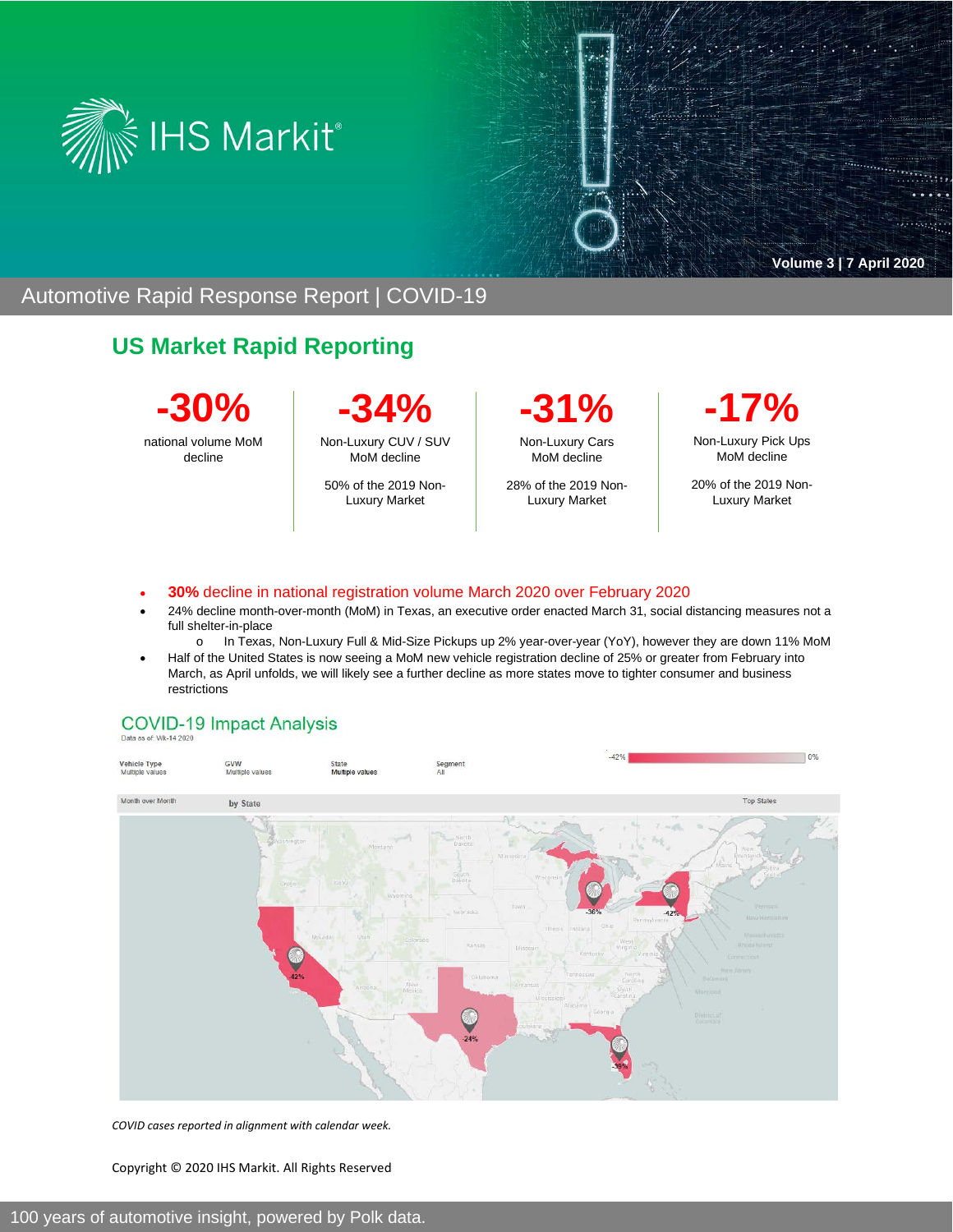### **Global Economic Overview**



**2.0%** China's real GDP projected increase in 2020



- In United States, restrictions on non-essential business activity precipitate a real GDP decline of 3.5% quarter-over-quarter (QoQ) in first quarter. The unemployment rate will quickly rise above 10%. The US economy is expected to contract faster and deeper than any previous recession in the post-WWII era before stabilizing as business restrictions end. **Real GDP is projected to fall 5.4% in 2020.**
- Recessions across Europe will be significantly deeper than during the global financial crisis. Mirroring the US outlook, the economic crisis is expected to peak in second quarter with GDP declining 5.6% q/q, exceeding 3.2% contraction in first quarter of 2009. Italy (-6.0%) and Spain (-5.0%) are forecast to suffer largest declines in real GDP in 2020. **Eurozone Real GDP to decline 4.5% in 2020.**
- Recent data suggests COVID-19 outbreak in China has largely been brought under control. Economic conditions started to improve by mid-March. The work resumption rate for companies listed on China's stock exchange reached 98%. However, the percent of workers returned to work was lower (76%) due to travel restrictions. Economic growth to return in the second quarter but **China's real GDP is projected to increase just 2.0% in 2020** as new factory orders continue to decline on weak global demand.
- It will take at least two to three years for most economies to return to their pre-COVID-19 levels of output. The collapse in economic activity and the extensive public support requisitioned to jumpstart growth will become a key source of financial market risk. Rising deficits and debt burdens are likely to restrain future growth rates once stimulus dissipates.